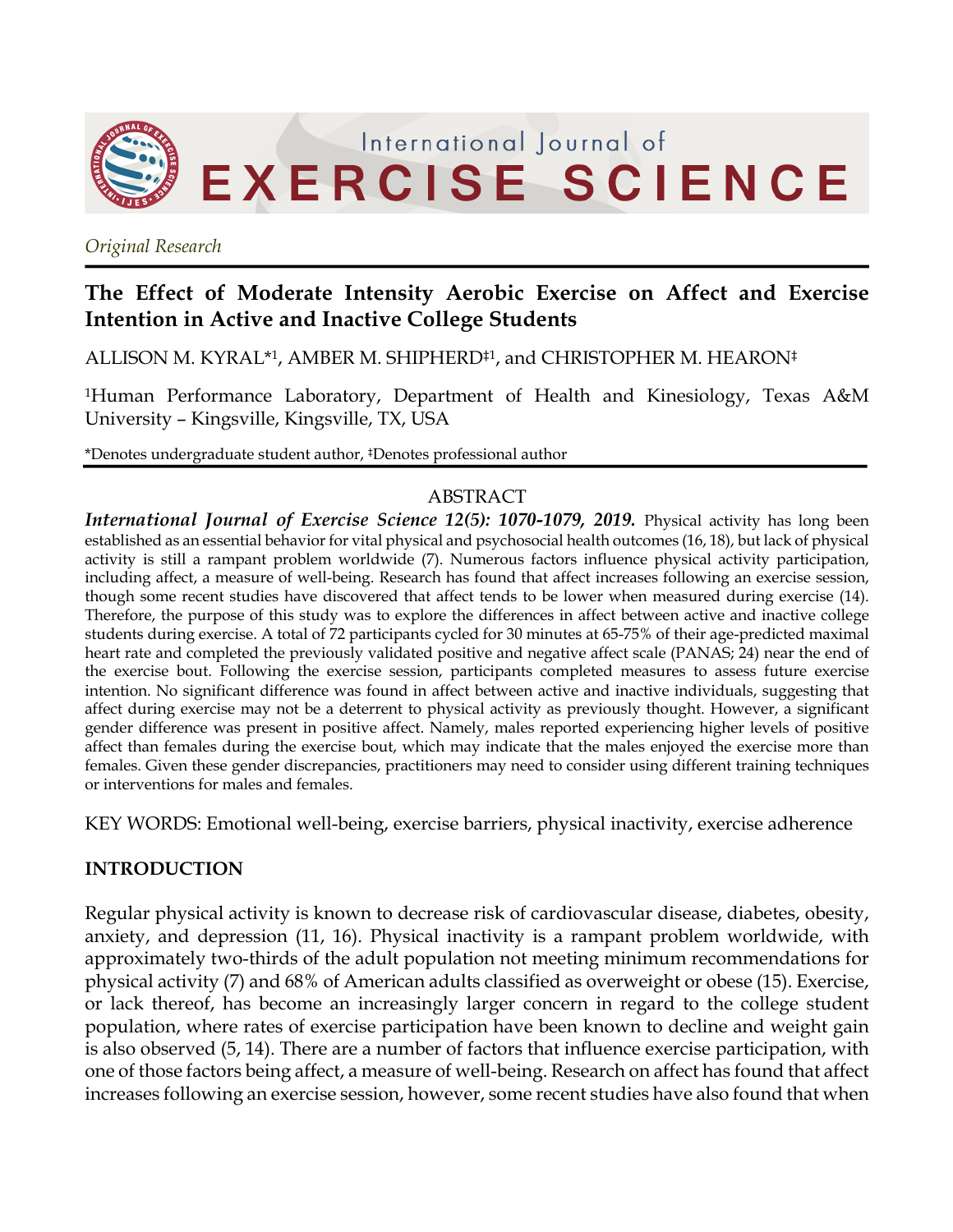measured during exercise, affect tends to be lower (14). In other words, while exercise may make people feel better afterwards, if they are not enjoying themselves, this could explain their lack of exercise participation. However, there are few studies to date that have examined affect during exercise, so more research in this area is necessary. Therefore, the purpose of this study was to explore the differences in affect during exercise between active and inactive college students. Examining specific differences in affect during exercise between active and inactive college students will advance the research in this area. Additionally, this research could also lead to the improved design of exercise interventions and strategies to increase physical activity in college students.

An individual is considered to be physically active when they have been engaging in physical activity for at least 30 minutes per day, three days per week for three months (1). Exercise adherence is achieved when a person participates in consistent exercise for at least six months (1). College students are of particular interest when discussing exercise adherence, given that research has often found a decline in exercise participation as students transition from high school to college (5). Research conducted in 1995 by the National College Health Risk Behavior Survey found that less than two thirds of students partook in sufficient amounts of physical activity (5). The level of activity by college students was reported to be lower than reported by high school students during the same year. As noted by Douglas (as cited in 5), data collected through a seven-day physical activity recall found that 64.7% of high school students had participated in vigorous activity during the previous week. These statistics depict the exercise deficit after this transition from high school to college. Research on variables affecting exercise participation is imperative to assist in developing effective physical activity interventions for this population. In particular, aerobic exercise has been found to yield a multitude of physical and psychological benefits that can promote exercise adherence.

According to the American College of Sports Medicine (ACSM), moderate intensity aerobic exercise is reached once a person's heart rate reaches 40-59% heart rate reserve or 64-76% of their age predicted maximal heart rate (220-age). Exercise should be at an intensity that elicits an evident increase in heart rate and breathing (1). The individual should have the ability to comfortably maintain this intensity of exercise for an extended period of time (i.e., 45 min). Furthermore, moderate intensity exercise is well within a person's capability for exercise, making moderate intensity exercise achievable for most individuals.

There are numerous benefits to moderate intensity aerobic exercise. In addition to physical and physiological benefits of regular aerobic exercise, a multitude of psychosocial benefits can be gained as well. For example, aerobic exercise has been associated with a decreased risk of depression, stress, and anxiety, and improvement in mood, emotions, well-being, and affect (14).

Affect can be defined as "a more general 'valenced' response, that is, a good-bad or pleasuredispleasure feeling" (14). Watson et al. (25) suggest that positive and negative affect are characterized by the level of subjective pleasure or displeasure, energy, and concentration.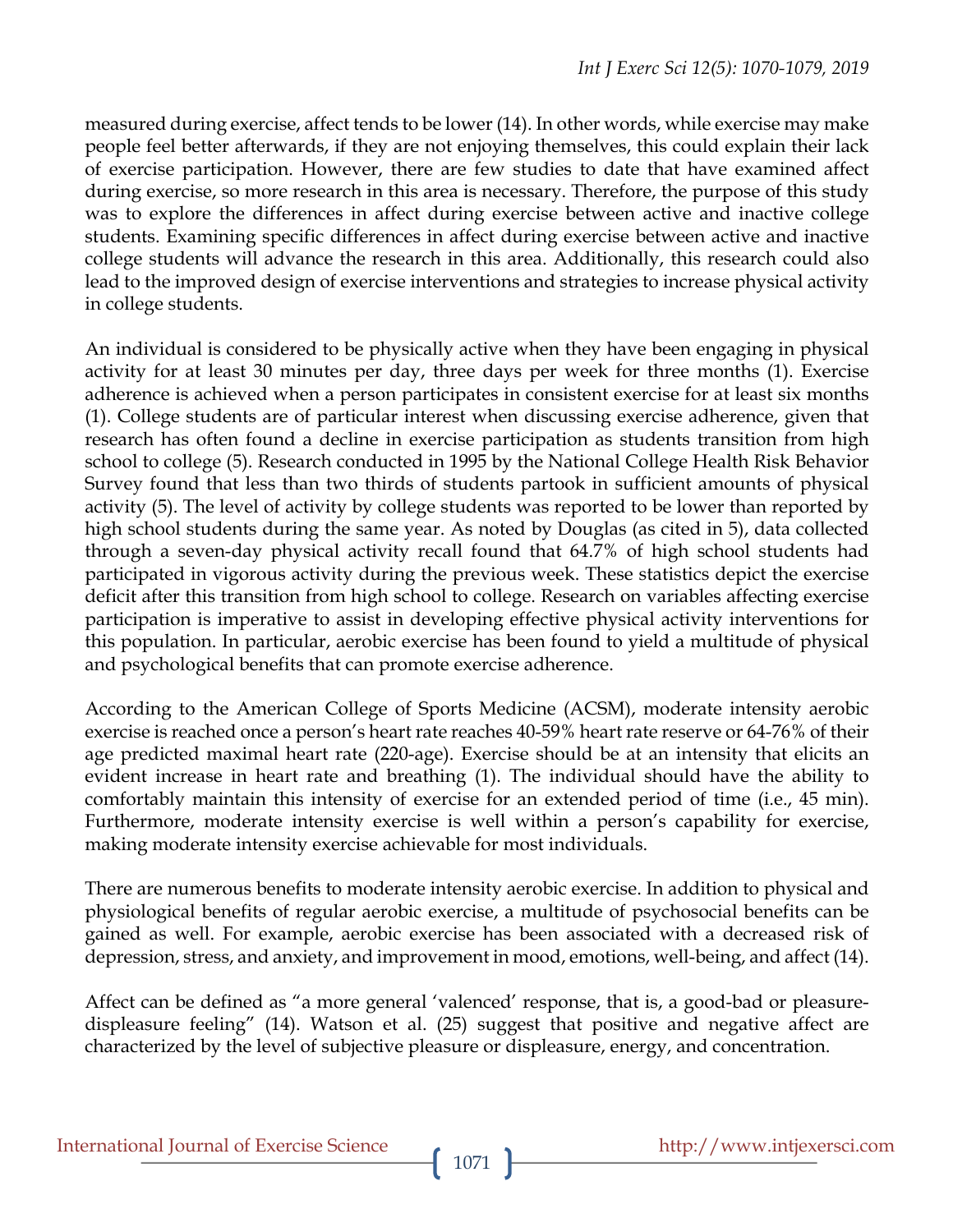Research examining the relationship between exercise and affect is valuable, as it provides insight into exercise participation tendencies, such as exercise mode preference and enjoyment factors. Therefore, knowledge of what exercise variables invoke positive and negative affect allows us to understand potential barriers for exercise participation. For example, Boutcher and Trenske (4), found that the influence of music and sensory deprivation on perceived exertion and affect during exercise was load dependent. Meaning, as more music or sensory deprivation was applied, perceived exertion decreased, and affect became more positive. In another study (3), trained and untrained individuals were administered the Positive and Negative Affect Scale (PANAS; 25) during three, 10-minute exercise bouts at mild, moderate, and vigorous intensities. The results from this study indicated that trained individuals experienced increased levels of positive affect during moderate and vigorous intensities, while the untrained did not. However, untrained individuals did experience lower levels of negative affect during the exercise bouts (3). This study suggests that individuals that regularly partake in exercise may feel better during an exercise bout than those who do not. Rudolph and Butki (22) analyzed affective responses to short bouts of exercise to address the common exercise participation barrier of time. Results showed that a 10-minute bout of aerobic exercise on a treadmill was an adequate amount of time to produce increased levels of positive affect in the participants (22). Furthermore, studies such as Puente and Anshel (20), also found a significant relationship between positive affect and enjoyment with self-determined regulation of exercise. This further justifies the importance of affect as a factor determining a person's exercise participation. Mood, a subcategory of affect, has also been found to influence exercise participation.

Emotions and moods fall under the realm of affect. Emotions are states that result from an individual's appraisal of the impact an object, person, or event will make on their goals or wellbeing. Examples of emotions include fear, guilt, and pride. Moods are subjective states, have cognitive foundation, and can determine behavior (14). Some of the differences between emotions and moods include: (a) moods are classified under a longer period of time, while emotions are brief, (b) rationale behind emotions are more easily identified, while moods are fleeting and usually unexplainable, (c) emotions tend to be more intense and diverse than moods (14).

Mood has also been suggested to be a contributing factor in whether or not a person adheres to exercise. As mentioned previously, it is highly unlikely that people will participate in an activity that they do not enjoy (14). Studies (e.g., 17) have found the distraction hypothesis to be a useful tool in improving mood. This theory suggests that mood may improve during and after exercise if exercise participants are distracted from negative stimuli. One study (19) found that a cognitive-behavioral stress management program had a positive effect on athlete's acclimatization to high intensity exercise training. Participants who engaged in the program experienced less stress, which is associated with negative affect, when beginning an exercise program of high intensity. Another study (23) found that there was an increase in tensionanxiety following high intensity exercise; subsequently, there was a decline as participants recovered. Mental fatigue showed a similar response, while low intensity exercise reduced anxiety, and high intensity remained unchanged (23). Though mood may influence students' exercise participation, perceived exertion could also serve as a contributing factor.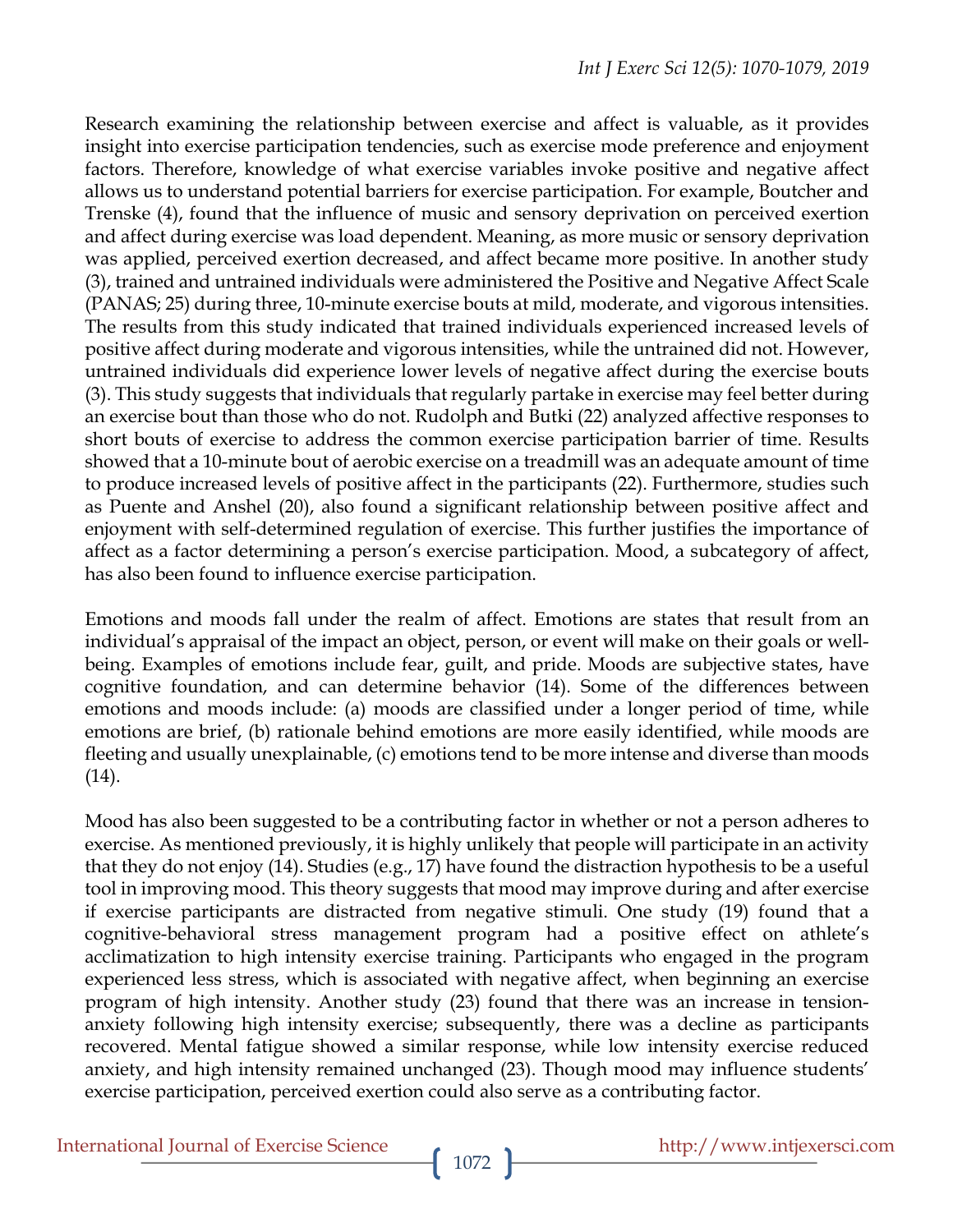Perceived exertion may also correlate with negative emotions and affective states. Exercise difficulty and comfort levels may affect perceived exertion and should be considered when studying affect levels during exercise as well. Hardy and Rejeski (10) found that how a person feels (affect) can differ from what they feel (perceived exertion). A moderate relationship was found between ratings of perceived exertion (RPE) and affect at mild and vigorous intensities of aerobic exercise, but no significant correlation was found between RPE and moderate intensity (10). Therefore, at a moderate intensity, discomfort may not significantly influence a person's affective domain. Depending on how perceived exertion affects the affective domain, there may be an association between levels of perceived exertion and exercise participation.

Previous studies have laid the framework to reproduce and further investigate the effects of exercise on the affective domain. Further research on affect during exercise should refrain from providing distractions such as music, verbal encouragement, or visual mediums (television, phone, etc.), in order to accurately depict participants' affect during exercise. This will decrease the number of variables presented in the study and allow for a more accurate analysis of the effects of exercise on specifically the affective domain. Furthermore, studies should focus on college students, male and female, active and inactive, as differences between these groups may provide further insight of exercise barriers and interventions necessary. As there are few studies to date that have examined affect during exercise, more research in this area is necessary. Therefore, the purpose of this study was to explore the differences in affect during exercise between active and inactive college students. Examining specific differences in affect during exercise between active and inactive college students will advance the research in this area and could also lead to the improved design of exercise interventions and strategies to increase physical activity in college students. The following research questions guided this study:

- 1) Is there a difference in affect between active and inactive college students during moderateintensity exercise?
- 2) Is there a difference in affect between males and females during moderate-intensity exercise?
- 3) Is there a relationship between level of affect during moderate-intensity exercise and future exercise intention?

# **METHODS**

## *Participants*

An *a priori* power analysis was performed using G\*Power 3.1 to determine the sample size needed for the study. Given the estimated effect size of 0.75 identified from previous studies on affect (e.g., 8) it was determined a sample size of at least 62 participants should be obtained. A total of 72 students (*n* = 41 male; *n* = 31 female) who predominately identified as Hispanic (*n* = 42) participated in this study. The remainder of the participants identified as Caucasian (*n* = 25), Black ( $n = 2$ ), and Asian ( $n = 2$ ). Just over half of the participants ( $n = 38$ ) reported engaging in regular physical activity, while the remainder (*n* = 34) were classified as inactive. The PANAS is a 20-item measure of affect, consisting of two subscales – positive affect and negative affect (25). The PANAS has been found to have both high internal consistency and validity (25). The PANAS is completed using a 5-point Likert scale with anchors of 1 (very slightly or not at all) to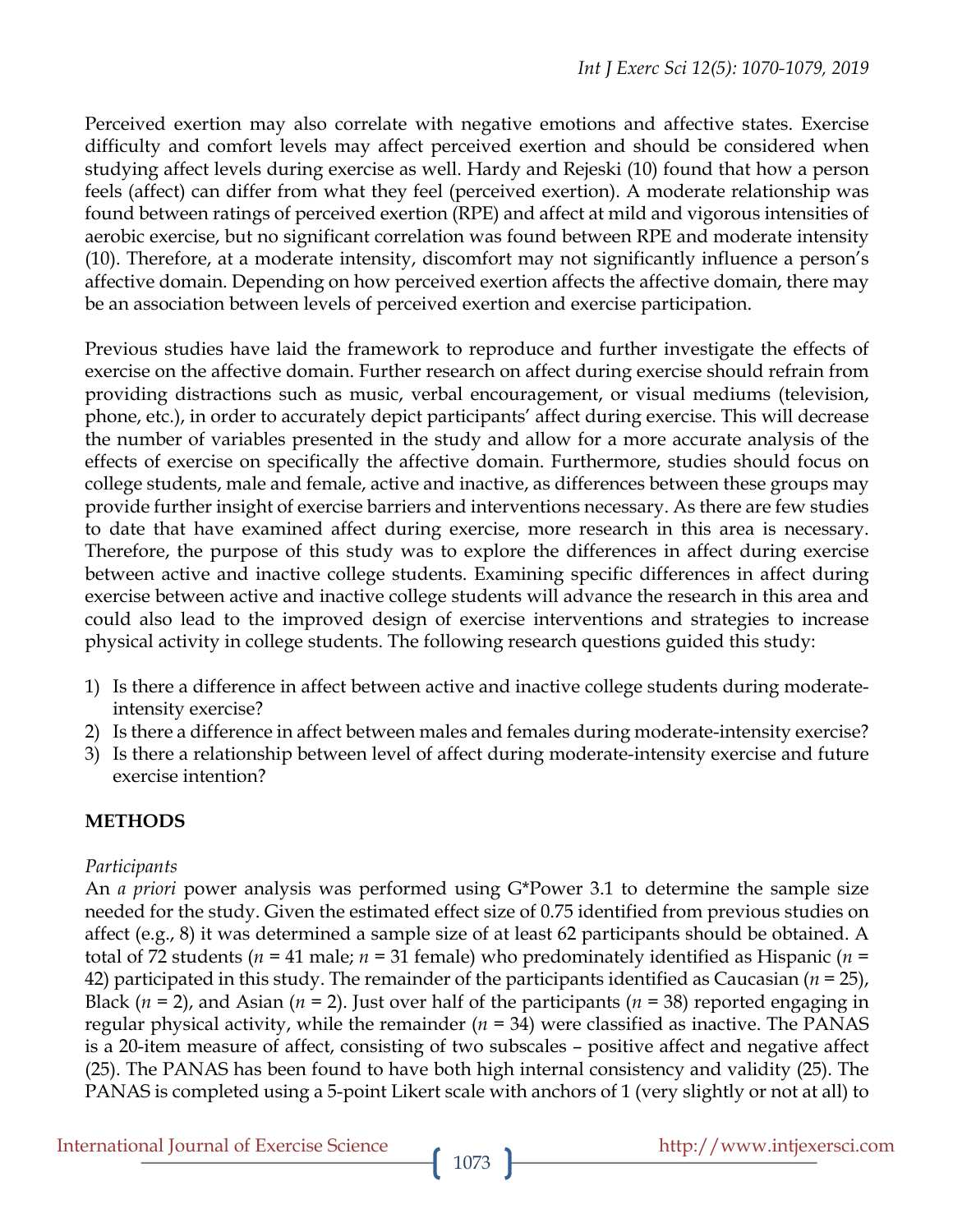5 (extremely) to assess how intensely individuals currently feel each emotion descriptor. An example of a negative affect item is "distressed," while "happy" is an example of a positive affect item. Cronbachs *alphas* for the present study were .899 for the positive affect subscale and .763 for the negative affect subscale.

A rate independent cycle ergometer (Lode Corival; Groningen, Netherlands) was used for the exercise bouts.

The Exercise Intention Index (modified from 6; 12) is an 8-item measure of exercise intention. The Exercise Intention Index is completed using a 7-point Likert scale with anchors of 1 (strongly disagree) to 7 (strongly agree) to assess the extent individuals intend to participate in exercise following the study. The Cronbach's *alpha* for the current study was .829.

The Exercise Ratings Index (modified from 6; 12) is a 2-item measure of comfort and difficulty. The Exercise Ratings Index is completed using a 7-point Likert scale with anchors of 1 (uncomfortable/difficult) to 7 (comfortable/easy) to assess the level of discomfort individuals experience throughout the exercise bout.

#### *Protocol*

Following institutional review board approval, convenience and snowball sampling were used to recruit college students from a medium regional university in the south-central United States. More specifically, participants were recruited by contacting university faculty and asking faculty to share a recruitment flier with their students. Snowball sampling was also used by encouraging participants to recruit other individuals to participate as well. Once participants contacted the principal investigator, they were scheduled an appointment in the university's human performance laboratory. Participants were scheduled individual sessions for privacy and validity purposes and were informed of the requisite attire (athletic attire and closed toed shoes appropriate for exercise).

Prior to participation, participants provided informed consent, then completed a health history questionnaire and exercise participation survey. Based on guidelines set by American College of Sports Medicine (1), only participants who did not require medical clearance prior to engaging in moderate exercise were allowed to participate in the study. Additionally, pregnant females or participants who were taking medication that could alter their exercise heart rate were also excluded from participating. Prior to beginning the exercise bout, participants were fitted with a heart rate monitor (Polar FT1, Bethpage, NY). Exercise intensity was determined using 65-75% of participants' age predicted maximal heart rate yielding a moderate intensity. The PANAS was then explained to participants prior to engaging in the exercise bout, as they were to complete the scale verbally during the exercise. The cycle ergometer was then adjusted to the height of each participant. Participants then cycled for 30 minutes at a moderate intensity. During the first two minutes, participants exercised at 50 watts. Depending on participants' heart rate after this initial stage, the work rate progressed at 25-50 watts every two minutes until the his/her heart rate reached 65-75% of the previously calculated age predicted maximal heart rate. This typically took between two to four stages (4-8 min total time) to reach. Once the target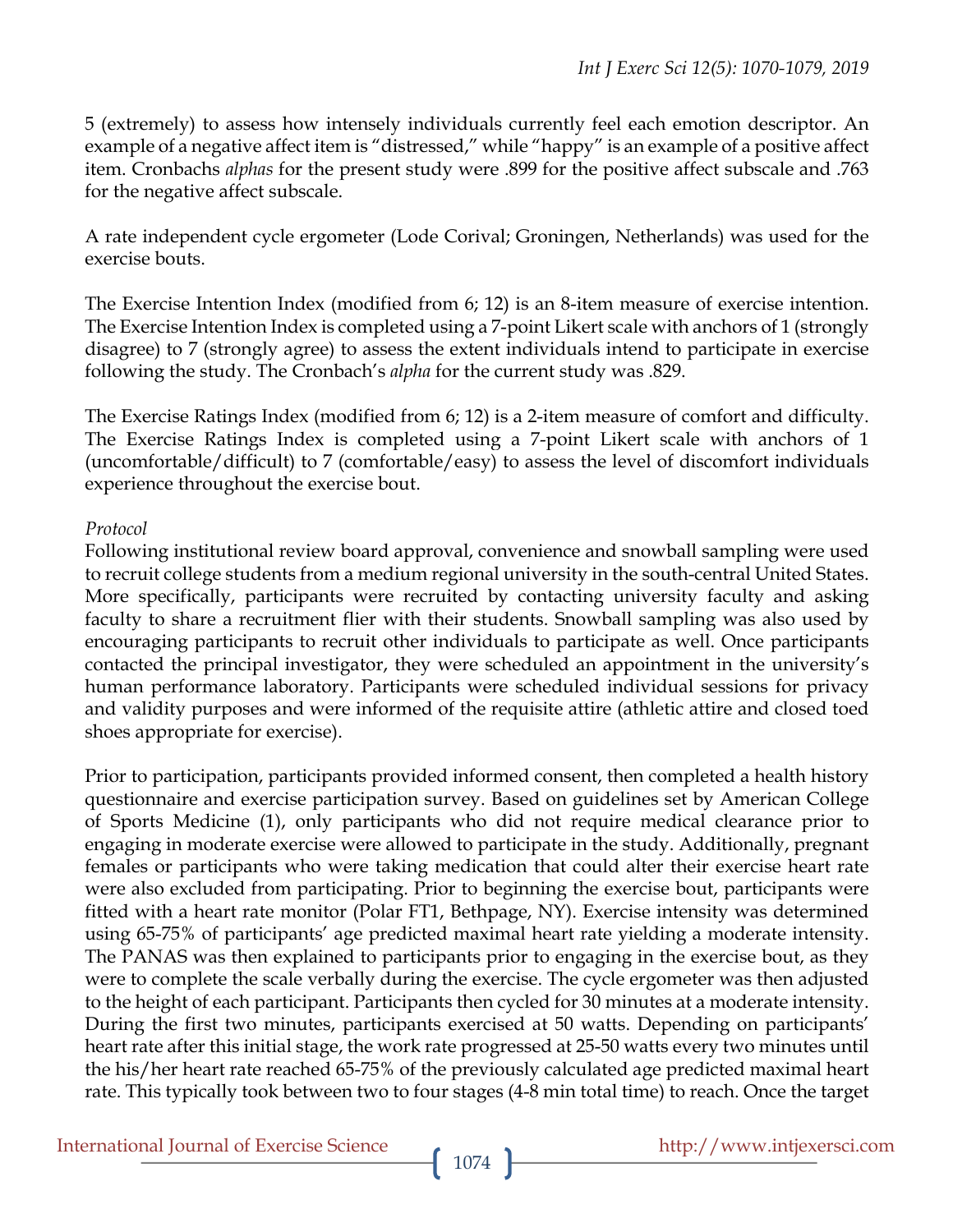heart rate range had been reached, participants continued steady state exercise at the corresponding work rate for 22-26 min (depending on how many stages were required to yield the target heart rate). After completing 28 minutes of cycling, participants were then instructed to continue pedaling and verbally complete the PANAS displayed to them via a large poster board. After the 30 minutes of exercise had been completed, the participant was given the option to cool down and cycle with no resistance. Following the exercise session, the participants were asked to complete a short survey that asked about his/her intention to participate in exercise in the future. Additionally, participants were asked to complete another short survey asking about the amount of discomfort he/she experienced during the exercise session, as well as how difficult he/she found the exercise bout to be in order to control for possible apparatus (i.e., seat) discomfort.

## *Statistical Analysis*

Per Tabachnick and Fidell's (24) recommendations, data were initially screened for normality. Reliability analyses were performed on the PANAS subscales and the exercise intention measure. Descriptive data (e.g., means, standard deviations) were calculated for all variables using SPSS v. 25. Mann-Whitney *U* tests were conducted to assess differences between gender and activity level on the dependent variables (affect and exercise intention). A Spearman rankorder correlation was performed to assess the association between level of affect and exercise intention. An alpha level of .05 was used for indication of statistical significance.

## **RESULTS**

No significant differences were observed between inactive and active participants on amount of discomfort experienced (*U* = 492.5,  $p = .078$ ) or on level of difficulty (*U* = 731.5,  $p = .324$ ). Likewise, no significant differences were observed between males and females on amount of discomfort experienced (*U* = 413,  $p = .063$ ) or on exercise difficulty (*U* = 842.5,  $p = .067$ ). Thus, amount of discomfort experienced during the exercise session and level of difficulty of the exercise did not impact the results of the present study.

There was no significant difference between active and inactive individuals on positive affect scores ( $U = 664.5$ ,  $p = .834$ ). Similarly, there was no significant difference between active and inactive individuals on negative affect scores (*U* = 720, *p* = .397). Medians, means, and standard deviations are provided in Table 1.

| <b>TUDIC I.</b> TRUPIC ICTURE AND THE |                  |                        |               |                 |               |                           |               |  |  |  |  |  |
|---------------------------------------|------------------|------------------------|---------------|-----------------|---------------|---------------------------|---------------|--|--|--|--|--|
|                                       |                  | <b>Positive Affect</b> |               | Negative Affect |               | <b>Exercise Intention</b> |               |  |  |  |  |  |
| Activity Level                        | $\boldsymbol{n}$ | Median                 | Mean $\pm$ SD | Median          | Mean $\pm$ SD | Median                    | Mean $\pm$ SD |  |  |  |  |  |
| <i>Inactive</i>                       | 41               | 33                     | $33 + 9$      | 13              | $15 \pm 5$    |                           | 5±1           |  |  |  |  |  |
| Active                                | 31               | 35                     | $32 \pm 8$    | 13              | $13 \pm 3$    |                           | $7 \pm 1$     |  |  |  |  |  |

**Table 1.** Activity level and affect.

A significant difference was found between males and females on positive affect scores (*U* = 440, *p* = .026) as males scored significantly higher on positive affect than females. There was no significant difference between males and females when comparing negative affect scores (*U* = 514.5, *p* = .163). Medians, means, and standard deviations are provided in Table 2.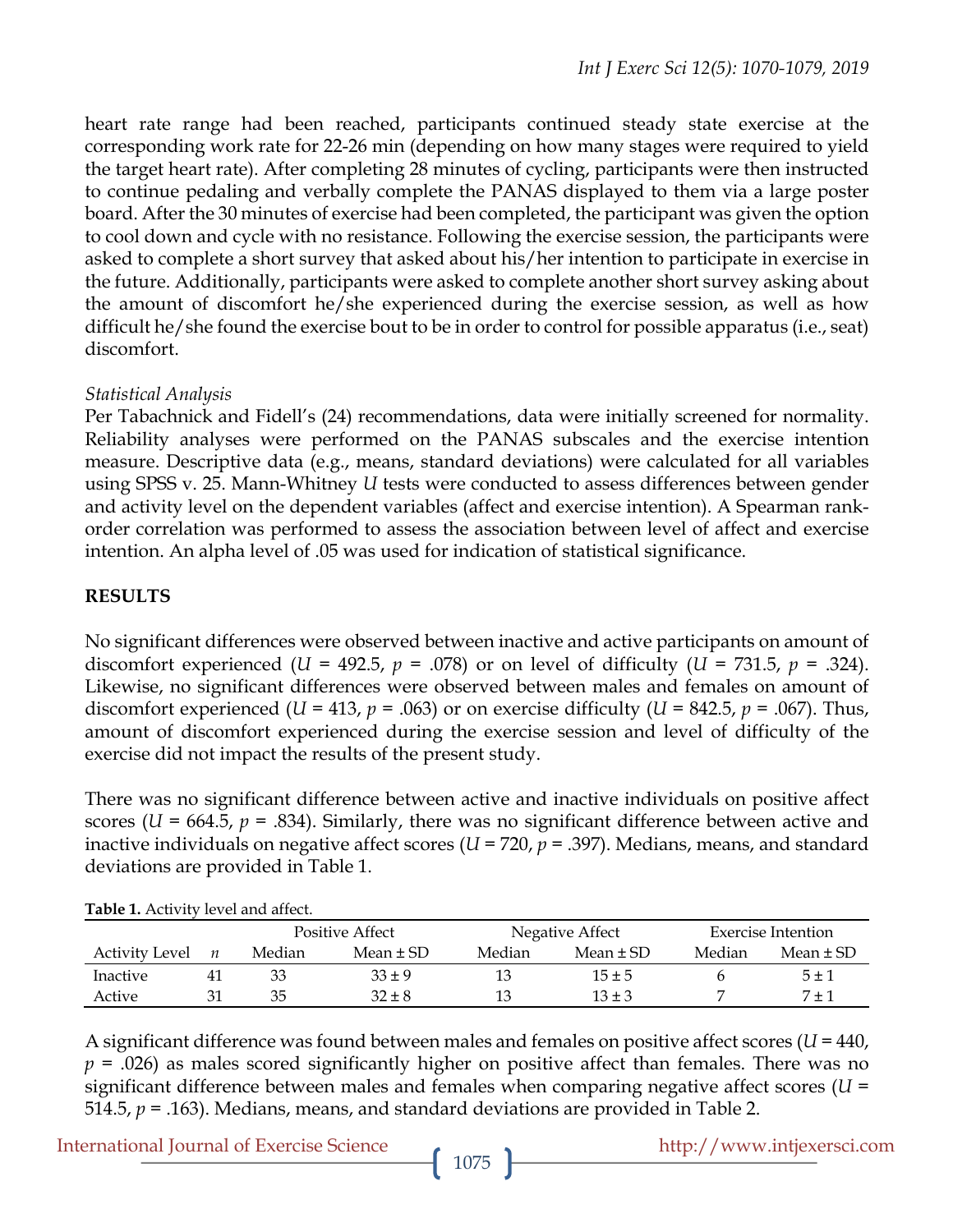|        |    |        | <b>Positive Affect</b> |        | Negative Affect |        | Exercise Intention |  |
|--------|----|--------|------------------------|--------|-----------------|--------|--------------------|--|
| Gender | n  | Median | Mean $\pm$ SD          | Median | Mean $\pm$ SD   | Median | Mean $\pm$ SD      |  |
| Male   | 41 | 34*    | $34 \pm 7$             | 14     | $14 + 4$        |        | $6 \pm 1$          |  |
| Female | 31 | 28*    | $29 + 9$               |        | $14 + 5$        |        | 6 ± 1              |  |

#### **Table 2.** Gender and affect.

Note: \**p* < .05

No significant relationship was observed for positive affect and exercise intention (*rs* (70) = 0.098, *p* = .415). Likewise, no significant relationship was also found for negative affect and exercise intention  $(r_s(70) = -0.058, p = .629)$ . Affect was not related to exercise intention in this study.

## **DISCUSSION**

Although there was no significant difference between active and inactive individuals on affect scores, the data still provides useful information. While previous research has found that active individuals often feel more positively and less negatively than those who are inactive during a short bout of exercise (e.g., 9), the data suggests that individuals from both groups in the present study felt generally the same. This information is valuable to the fitness professional, as similar interventions and training may generate similar results for both active and inactive populations. Meaning, that the barrier for exercise participation in our sample was not what was previously thought to be affect during exercise.

There was a significant difference between men and women when comparing positive affect. Men experienced more positive affect than women during the exercise bout. This could mean that males enjoyed the exercise more than females. Additional research is necessary to determine if enjoyment is the reason for this difference, however other studies have found support for this. According to a study done by Azevedo, Araújo, Reichert, Siqueira, da Silva, and Hallal (2), men consistently displayed higher activity levels than women, with 47.9% of the men, but only 24.6% of the women, reporting enjoyment as the main reason for participation. Given these gender discrepancies, practitioners may need to consider using different training techniques or interventions for males and females. For example, practitioners may need to employ techniques aimed at improving affect, such as allowing exercisers to self-select music (13) in females more so than males.

No significant relationship between affect and future exercise intention was found during the present study. Participants who experienced higher levels of positive affect did not indicate any greater intention to exercise in the future than those who experienced lower positive affect. Likewise, participants who experienced lower levels of negative affect did not report any greater intention to exercise in the future than those who experienced higher levels of negative affect. Contradictory, a study conducted by Helfer et al. (12) found positive affect post-exercise correlated with higher levels of exercise intention. This may be due to the fact that they measured affect post-exercise while our study focused on affect during exercise. Future studies should further explore the affect and exercise intention relationship when assessing affect during exercise.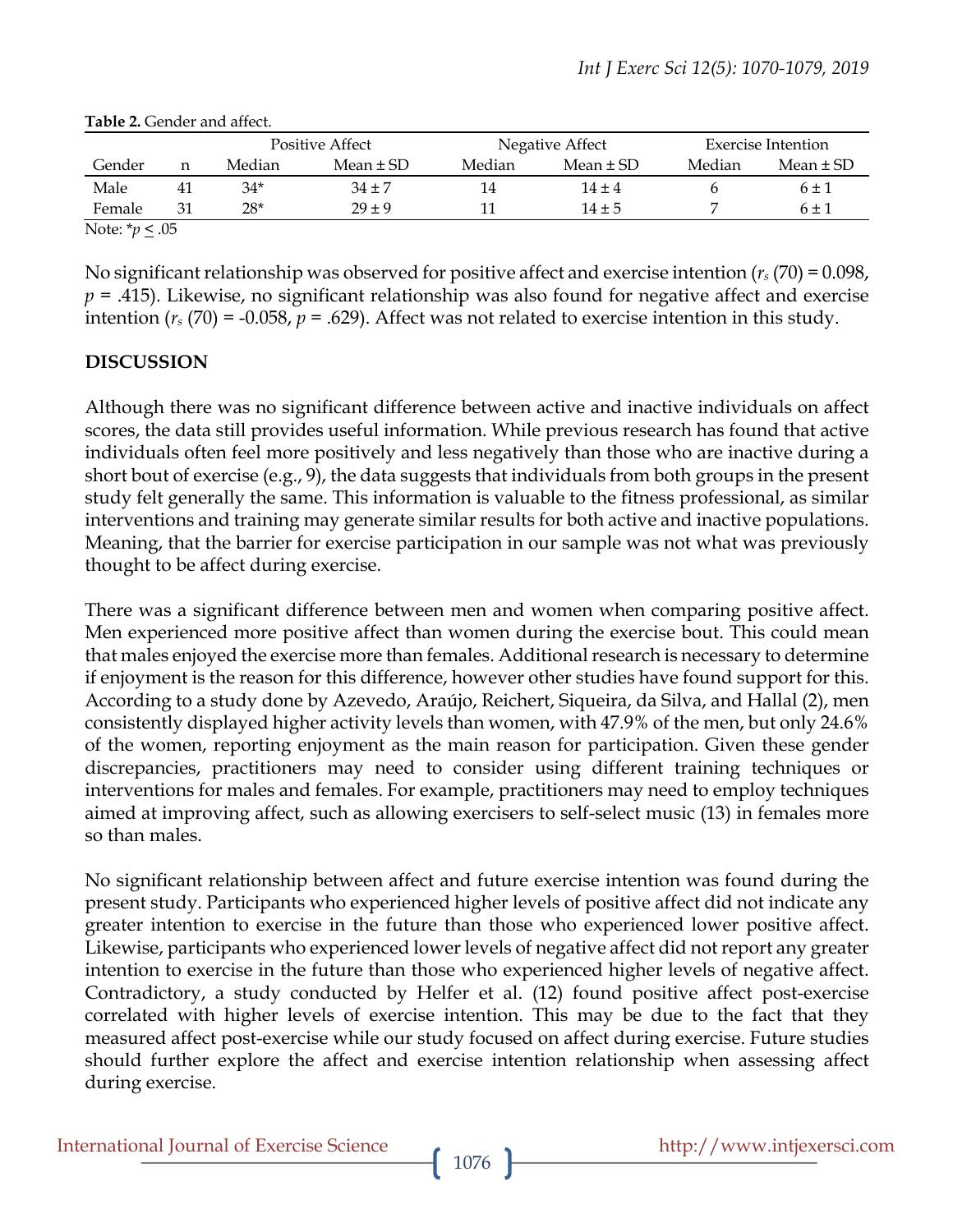Despite the interesting findings, there are potential limitations in this study. One potential limitation could be social desirability response bias (21). Social desirability is the tendency for individuals to provide responses mirroring socially desirable traits rather than the latter (26). This may have occurred given the PANAS was completed verbally. Another potential limitation may be the PANAS instrument. While it has been used in previous exercise studies, is not an exercise specific measure of affect. The mode of exercise used for the study may be another potential limitation. For example, some participants may have preferred a treadmill to the cycle ergometer, therefore, making the exercise bout less enjoyable. Furthermore, rather than allowing participants to choose their preferred mode of exercise, participants were assigned to the cycle ergometer. Previous research, such as Ekkekakis et al. (9), found that seeking input from participants may impact affective scores. Positive affect scores may have increased and negative affect scores decreased if participants were allowed to choose their preferred mode of exercise. Additionally, while the determination of moderate intensity using 65-75% of participants' age predicted maximal heart rate was more convenient for our study, as it is a quick estimation, using the heart rate reserve or reserve volume of oxygen uptake method would have been more accurate.

Despite these limitations, the results from this study provides valuable information for the fitness professional. Namely, given there was no significant difference between active and inactive individuals on positive and negative affect scores, similar interventions and training may generate similar results for both inactive and active populations. Additionally, given the gender discrepancies found for positive affect, practitioners may need to consider using different training techniques or interventions for males and females. Finally, as there was no relationship between affect and future exercise intention in this study, professionals in the fitness industry may find it useful to rely on alternative methods to increase exercise intentions and exercise adherence.

#### **ACKNOWLEDGEMENTS**

This study was funded through the Exercise Science Undergraduate Research Award through the Health and Kinesiology Department at Texas A&M University – Kingsville.

#### **REFERENCES**

1. American College of Sports Medicine. ACSM's Guidelines for Exercise Testing and Prescription (10th ed.). Philadelphia, PA: Wolters Kluwer; 2018.

2. Azevedo MR, Araújo CL, Reichert FF, Siqueira FV, da Silva MC, Hallal PC. Gender differences in leisure-time physical activity. Int J Public Health 52(1): 8-15, 2007.

3. Boutcher SH, McAuley E, Courneya KS. Positive and negative affective response of trained and untrained subjects during and after aerobic exercise. Aust J Psychol 49(1): 28-32, 1997.

4. Boutcher SH, Trenske M. The effects of sensory deprivation and music on perceived exertion and affect during exercise. J Sport Exerc Psychol 12(2): 167-176, 1990.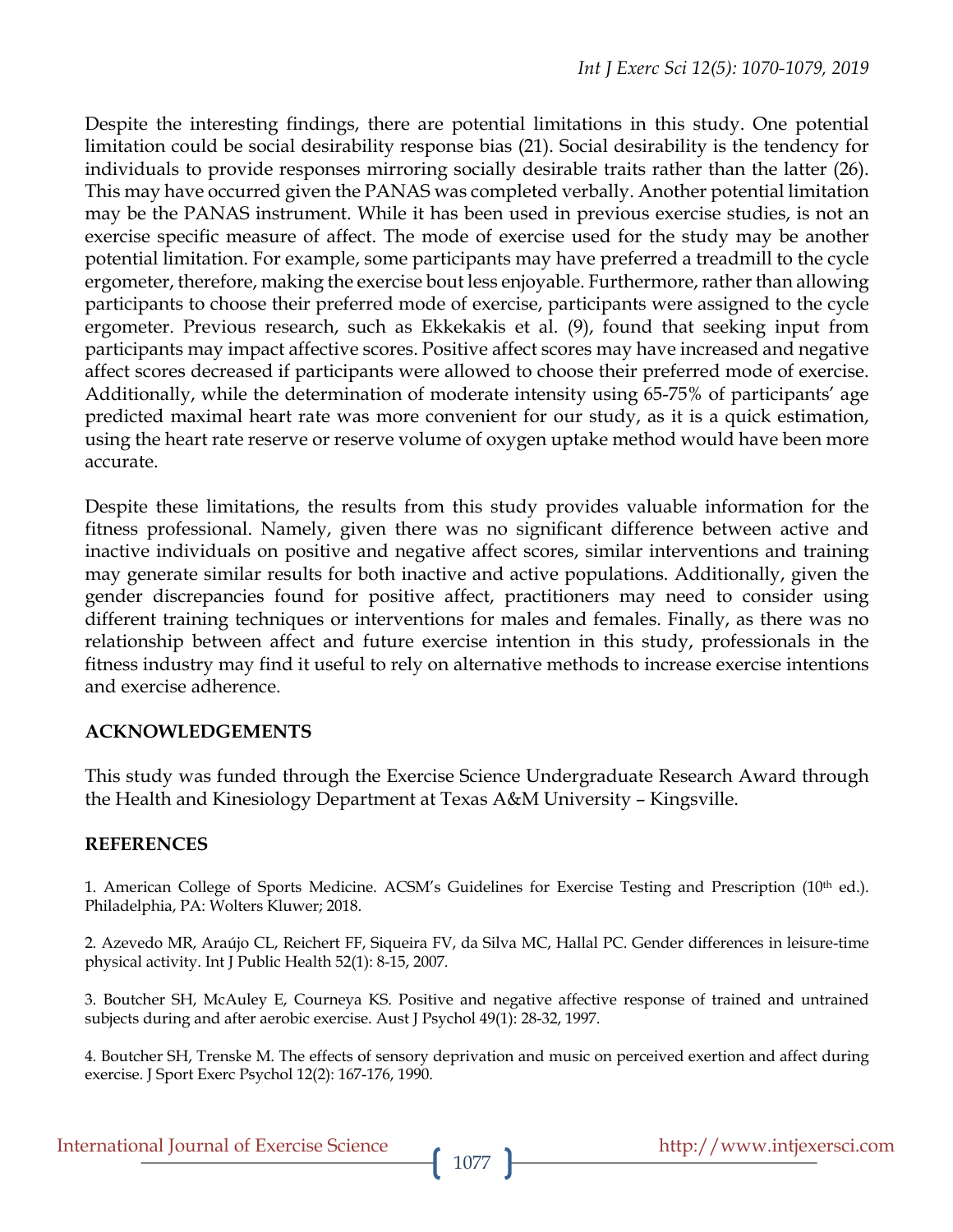5. Buckworth J. Exercise adherence in college students: issues and preliminary results. Quest 53(3): 335-345, 2001.

6. Budden JS, Sagarin BJ. Implementation intentions, occupational stress, and the exercise intention-behavior relationship. J Occup Health Psychol 12(4): 391-401, 2007.

7. Cavill N, Kahlmeier S, Racioppi F, eds. Physical activity and health in Europe: evidence for action. World Health Organization; 2006.

8. Ekkekakis P, Lind E. Exercise does not feel the same when you are overweight: The impact of self-selected and imposed intensity on affect and exertion. Int J Obes 30: 652-660, 2006.

9. Ekkekakis P, Lind E, Vazou S. Affective responses to increasing levels of exercise intensity in normal-weight, overweight, and obese middle-aged women. Obes 18(1): 79-85, 2010.

10. Hardy CJ, Rejeski WJ. Not what, but how one feels: the measurement of affect during exercise. J Sport Exerc Psychol 11(3): 304-317, 1989.

11. Haskell WL, Lee IM, Pate RR, Powell KE, Blair SN, Franklin BA, ... Bauman A. Physical activity and public health: updated recommendation for adults from the American College of Sports Medicine and the American Heart Association. Circ 116(9): 1081-1093, 2007.

12. Helfer SG, Elhai JD, Geers AL. Affect and exercise: positive affective expectations can increase post-exercise mood and exercise intentions. Ann of Behav Med 49(2): 269-279, 2015.

13. Hutchinson JC, Jones L, Vitti SN, Moore A, Dalton PC, O'Neil BJ. The influence of self-selected music on affectregulated exercise intensity and remembered pleasure during treadmill running. Sport Exerc Perform Psychol 7(1): 80-92, 2018.

14. Lox CL, Martin Ginis KA, Petruzzello SJ. The psychology of exercise: integrating theory and practice. 4th ed. Scottsdale, AZ: Holcomb Hathaway; 2014.

15. Ogden CL, Carroll MD, Kit BK, Flegal KM. Prevalence of childhood and adult obesity in the United States, 2011- 2012. JAMA 311(8): 806-814, 2014.

16. Pate RR, Pratt M, Blair SN, Haskell WL, Macera CA, Bouchard C, …Wilmore JH. Physical activity and public health. A recommendation from the Centers for Disease Control and Prevention and the American College of Sports Medicine. JAMA 273(5): 402-407, 1995.

17. Peluso MA, Guerra de Andrade LH. Physical activity and mental health: the association between exercise and mood. Clin 60(1): 61-70, 2005.

18. Penedo FJ, Dahn JR. Exercise and well-being: a review of mental and physical health benefits associated with physical activity. Curr Opin Psychiatry 18(2): 189-193, 2005.

19. Perna FM, Antoni MH, Kumar M, Cruess DG, Schneiderman N. Cognitive-behavioral intervention effects on mood and cortisol during exercise training. Ann of Behav Med 20(2): 92-98, 1998.

20. Puente R, Anshel MH. Exercisers' perceptions of their fitness instructor's interacting style, perceived competence, and autonomy as a function of self-determined regulation to exercise, enjoyment, affect, and exercise frequency. Scand J Psychol 51: 38–45, 2010.